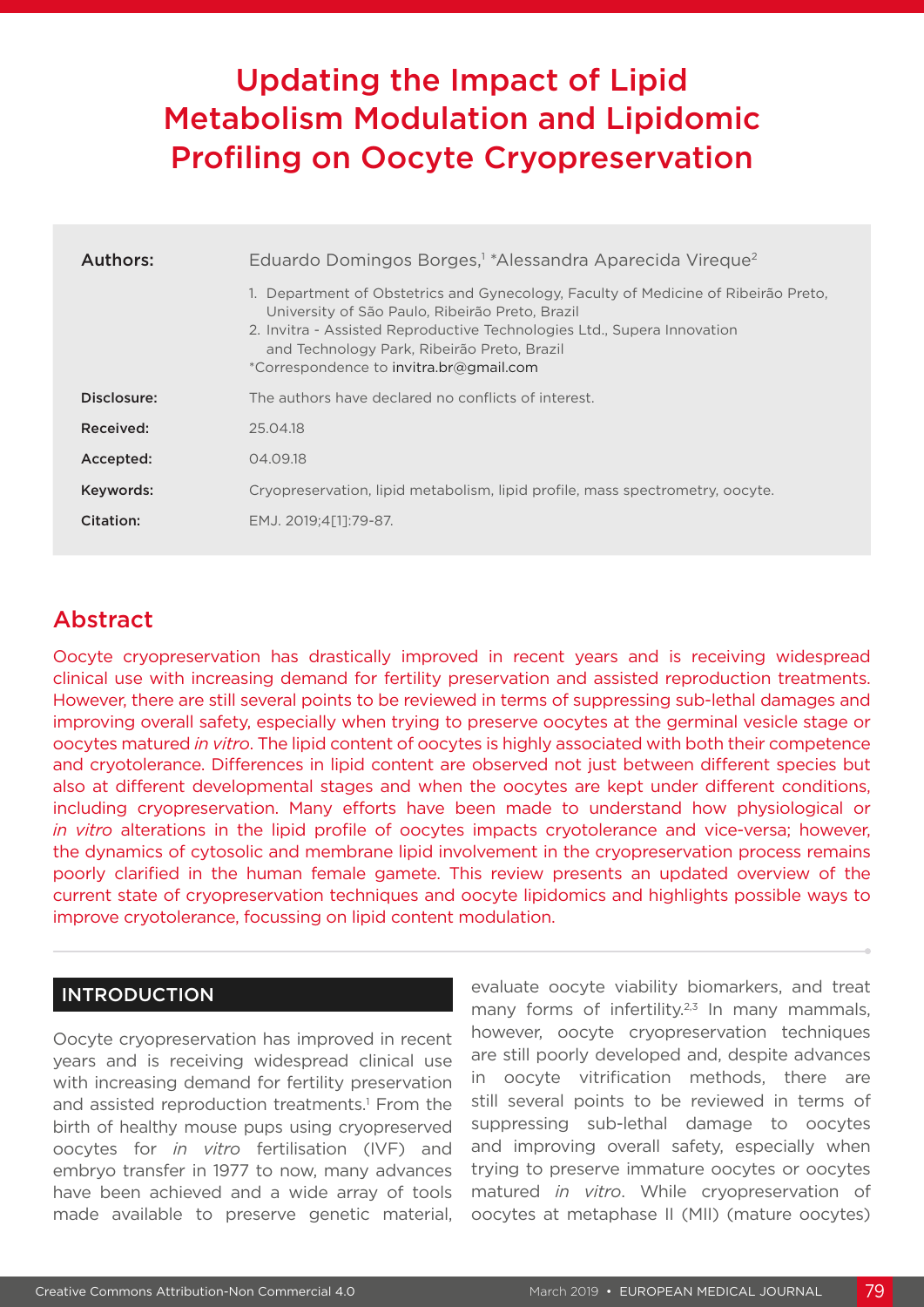is approved for clinical use, cryopreservation of germinal vesicle-stage oocytes, or oocytes matured *in vitro*, are still considered experimental without consistent results.<sup>2-4</sup>

The lipid content of oocytes is highly associated with gamete competence and cryotolerance.<sup>5,6</sup> The oocyte is the largest mammalian cell and has an extensive amount of cytoplasm containing abundant lipid storage. Differences in the lipid content of oocytes are observed not only between different species but also in oocytes from the same ovary and are even noted in the same oocyte under different conditions or at developmental stages.7 Differential lipid profiling occurs throughout the gamete and its companion cumulus cells under all stages of follicular development. Noticeable changes also occur between immature and matured oocytes,<sup>8</sup> as well as after cryopreservation.<sup>9</sup> Additionally, the presence of various lipid sources in *in vitro*  maturation (IVM) systems effects oocyte lipid profile and developmental competence.8,10,11

Many efforts have been made to understand how physiological or *in vitro* alterations in the lipid profile of oocytes impact cryotolerance and vice-versa, including studies on the principles of plasma membrane properties<sup>12</sup> and the characterisation of the lipid profile of a single human oocyte.<sup>13</sup> However, the dynamics of cytosolic and membrane lipids involved in the cryopreservation process remain poorly clarified in the human female gamete. This review presents an overview of cryopreservation techniques and oocyte lipidomics, and highlights possible ways to improve cryotolerance, focussing on lipid content modulation.

#### CRYOPRESERVATION TECHNIQUES

Since its inception 30 years ago, cryopreservation of human oocytes has become an important component of assisted reproduction technology. The increasing success rates of MII oocyte vitrification led to its implementation in IVF clinics worldwide, with the American Society of Reproduction Medicine (ASRM) lifting the experimental status of the practice in 2013.14 The ascending popularity is being followed by a noted increase in demand, especially among women trying to overcome age-related fertility issues.15 The rise of 'social egg-freezing' is

pushing reproduction scientists to review recent cryopreservation protocols and outcomes, and to pursue new ways of improving the process, to achieve maximum safety.<sup>15-17</sup>

If carried out correctly, the alterations caused by cryopreservation, especially the vitrification technique in MII-oocytes, do not impair gamete function and development. However, the oocyte's unique structure with a large amount of cytoplasm and low hydraulic conductivity, and the sub-lethal damages caused to it by freezing and thawing (temperature, exposure time, and cooling rates) are responsible for the increased difficulty in the cryopreservation of these cells and might explain the observed lower rates of live births when compared to fresh oocytes.<sup>18</sup> In the following section, the authors briefly discuss the known damages caused to the oocyte and the current state of cryopreservation techniques.

### Sub-Lethal Damages Caused to the Post-Thaw Oocyte

Cryopreservation-induced stress is a complex and multifaceted mechanism in which different stressors and stress cell responses appear to play important roles. The chilling process affects membrane structure. During freezing, cells are exposed to hyperosmotic solutions and equilibrated by the movement of water across the membranes. During storage and thawing, oocytes are subject to ice recrystallisation episodes.17,19 Susceptibility of cells to biochemical damage by oxidative stress is also reported during the thawing process.<sup>20</sup>

The most affected structures within the cell are the microtubules, cytoskeleton, lipid droplets, and the membrane system.<sup>21</sup> Studies by Ghetler et al.<sup>12</sup> showed that the oocyte membranes are far more sensitive to the effects of chilling than the membranes of embryos and even zygotes, which are visually very similar to the female mammalian gametes. The membrane of oocytes has a high melting temperature, which means that the lipids are more easily affected by the drop to low temperatures, causing a loss of membrane function. This is a possible explanation for the relatively poor survival rates of cryopreserved human oocytes compared to embryos using the slow freezing method.12 It has also been observed that lipid droplets are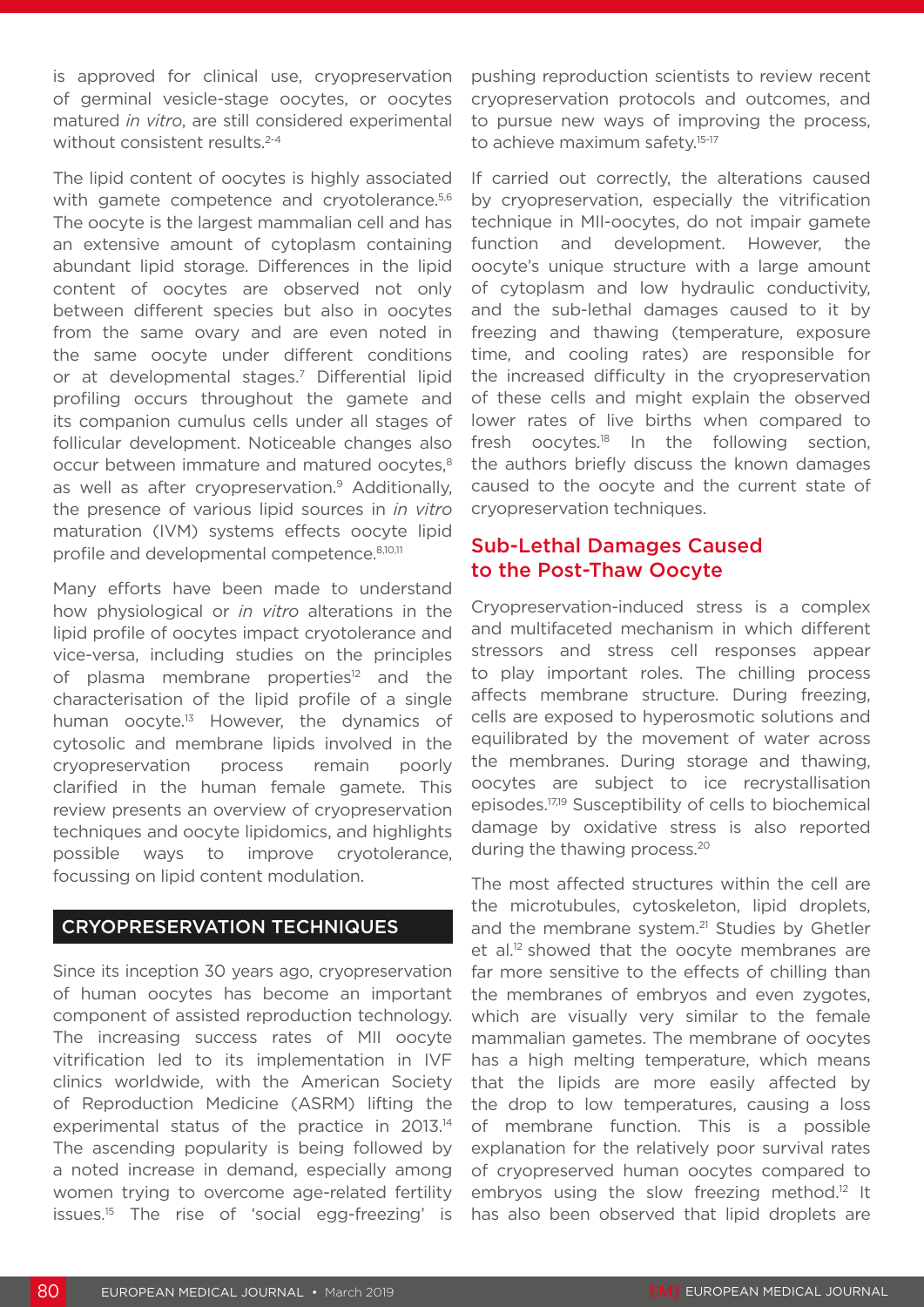affected differently between immature oocytes surrounded by cumulus cells and mature oocytes. According to a study by Okotrub et al.,<sup>22</sup> lipid crystallisation occurs gradually in lipid droplets of embryos and mature oocytes and more abruptly in immature oocytes, possibly explaining one of the reasons why vitrification of the latter is less successful in general.

Recently, Xu et al.<sup>23</sup> demonstrated that the vitrification process can also alter phospholipids composition. Comparing fresh and vitrified buffalo oocytes, they observed that five phospholipids were less abundant in the vitrified group. This finding suggests that lipid composition might be a good indicator of the quality of vitrified oocytes.

Cryopreservation also affects communication between oocytes and the surrounding cumulus cells through the disruption of tranzonal processes, microfilaments that maintain the meiotic spindle in the right position during the maturation process.24 It was recently observed that the number of cumulus cells attached to the oocyte is associated with gamete energy sufficiency, affecting its lipid and ATP content.<sup>25,26</sup> This is thought to be the main cause of low survival and development rates of cryopreserved immature and *in vitro*matured oocytes.24

#### Current State

Cryopreservation of oocytes can be performed by both slow freezing and vitrification. While the rapid freezing used in vitrification protects the cell from most damages associated with the chilling process, including membrane damages, it requires the use of higher concentrations of cryoprotectant solutions (CPA) that are toxic. In their 2011 review, Saragusty and Arav<sup>27</sup> concluded that due to its lower cost and ease-of-use, vitrification should be the go-to cryopreservation method for human oocytes. More recently, there has been debate as to whether the 'closed-system' vitrification, which prevents the direct contact of gametes with liquid nitrogen, is safer and at least as effective as the traditional 'open-system', but current data are inconclusive regarding safety issues and indicate that the traditional system has better results.<sup>15,17</sup>

There is also discussion as to whether the cryopreservation of oocytes in the germinal vesicle state is advantageous in comparison to oocytes in the MII stage. So far, this debate has not been resolved due to the lack of data on the viability of immature oocytes post-vitrification. It is, however, an undoubtedly useful resource to avoid the risks associated with ovarian stimulation.<sup>24</sup> In these cases, updated protocols suggest that the oocyte should be vitrified in the company of its surrounding cumulus cells for a better chance of surviving and developing after the thaw process.<sup>28</sup>

The adjustment of current protocols, the refinement of CPA composition and delivery, as well as the upgrade of equipment have been identified as possible next steps to further develop the cryopreservation technique. These should take the 'weak links' observed in oocytes (e.g., cellular membrane and intracellular lipid content) into account to achieve maximum effectiveness.27,29

Marques et al.<sup>29</sup> recently tested the effects of different cryoprotectants and calcium in the vitrification media on bovine oocytes. Oocytes were exposed to CPA containing either ethylene glycol, dimethyl sulfoxide, and sucrose (EGDMSO), or 1,2-propanediol and sucrose in the presence or absence of calcium. EGDMSO had the best results, independently of Ca<sup>2+</sup> concentration in the media. The fatty acid (FA) composition of oocytes and cumulus cells was also assessed. Independently of cell type, concentration of vaccenic acid (c11-18:1) was highest in cumulus–oocyte complexes exposed to EGDMSO with  $Ca^{2+}$ , while the lowest was present in cumulus–oocyte complex exposed to 1,2-propanediol, sucrose, and  $Ca^{2+},29$  This confirms the influence of CPA solutions in oocyte metabolism; however, more studies are needed to understand the precise effects of technical components on oocyte lipid profile and subsequent development.

As for devices, recent studies point to automated systems, such as microfluidic platforms, which keep the oocyte stationary and exposed to an automatic and gradual flow of CPA, as a promising approach capable of lessening many of the known negative effects on the cell. This would be achieved, however, at the expense of important steps that require visual control, such as morphological selection after the equilibration phase. $2,3,17,30$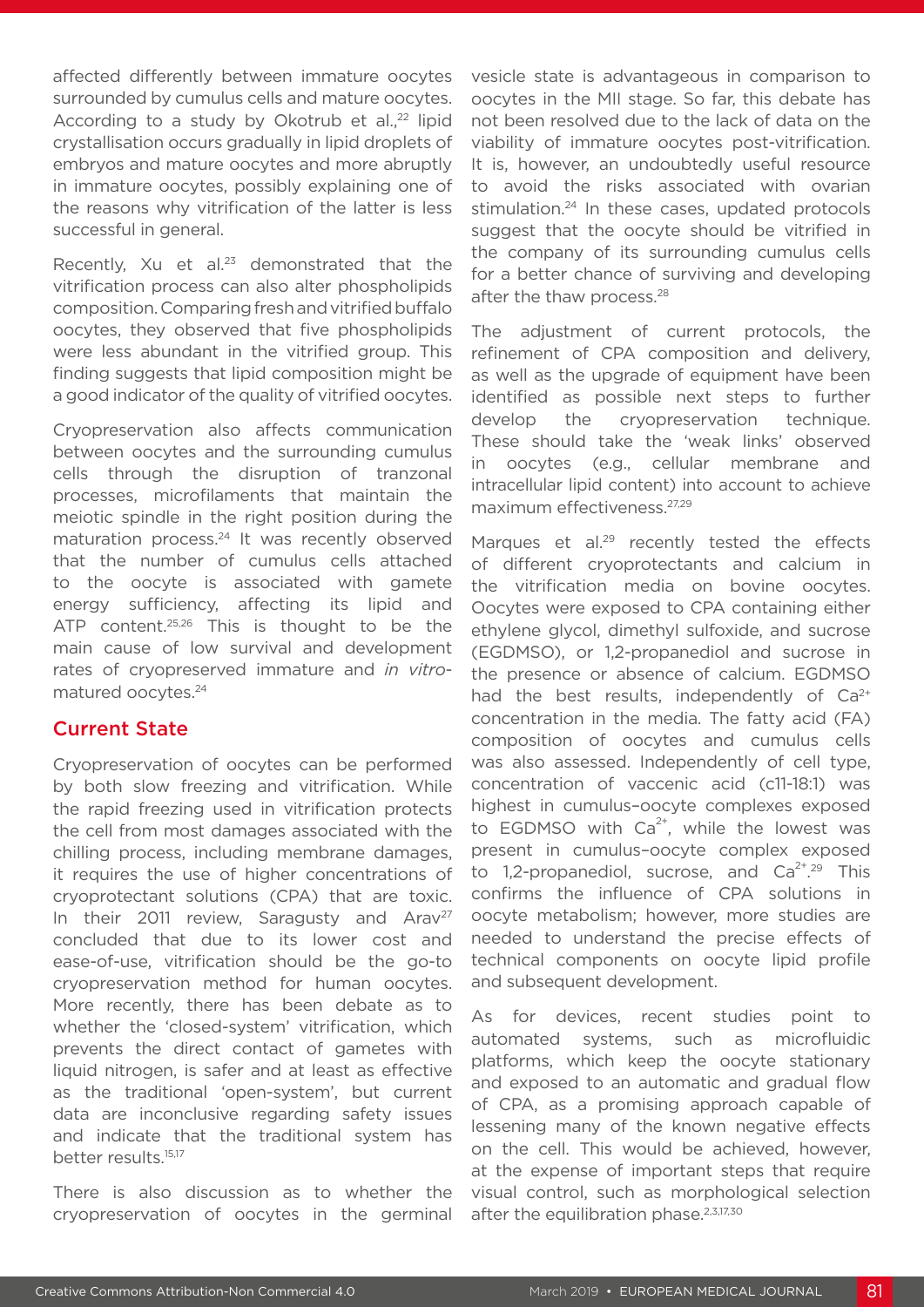## ALTERING LIPID METABOLISM AND MEMBRANE COMPOSITION OF OOCYTES: A PROMISING ALTERNATIVE TO IMPROVE CRYOTOLERANCE

Apart from the aforementioned changes in current cryopreservation protocols and equipment, another approach to improve cryosurvivability is to induce changes in the properties of the structures subject to freezing. In the case of oocytes, these are usually made through supplementation of IVM media and/or freezing solutions.<sup>31</sup> The intracellular lipid quantities and the lipid composition of membrane systems are two of the main targets of modulation, since it is known that the susceptibility of gametes to freezing is directly associated to membrane properties and lipid content.<sup>2,32</sup>

The use of lipid metabolism regulators appears to be one of the most promising methods to achieve progress in oocyte vitrification, mainly in domestic mammalian species.<sup>33</sup> Centrifugation and delipidation of oocytes, $34$  as well as reducing the concentration of fetal bovine serum used in the culture media and concomitant addition of phenazine ethosulfate, a metabolic regulator,34-36 improved cryosurvivability reducing lipid accumulation without interfering with embryo quality in species with naturally high concentration of lipids like pigs and cattle.31,37,38

Options to decrease oocyte lipid content can involve inhibition of lipogenesis or stimulation of lipolysis processes. $33$  The ability to control lipid metabolism is valuable for improving cryotolerance of oocytes as well as to improve the quality of the embryo developing *in vitro*. 39,40 Since endogenous lipids participate in energy metabolism and other important functions, lipid content alterations should be managed with caution, especially if conducted through invasive methods such as delipidation.<sup>41</sup> Just as with the cryopreservation technique and *in vitro*  manipulation itself, the use of artificial inducers of lipid metabolism may also have a negative impact on oocyte competence. Many of the negative effects sometimes observed are related to an imbalance of reactive oxygen species (ROS) production and endogenous antioxidants, leading to oxidative stress, which is the cause of many conditions related to female fertility.

The superoxide anion, the product of the oneelectron reduction of dioxygen, is the precursor of most ROS. Its dismutation reaction produces hydrogen peroxide, which in turn can be cleaved by catalase in water and oxygen or within the Fenton reaction, partially reduced to the extremely reactive hydroxyl radical.<sup>42</sup> Studies have reported that an increase in hydrogen peroxide levels, as well as ROS and a decrease in catalase activity, trigger the meiotic resumption of oocytes in rats, suggesting the importance of ROS in oocyte maturation.43,44 There are increasing data on the activity of ROS and antioxidants as a driver of oocyte development and maturation; however, extensive research is needed to identify the safe and physiological concentrations of ROS and antioxidants suitable for oocyte development and cryopreservation. There are currently no studies quantifying how much oxidative stress can affect lipid composition via analysis of the lipid profile, but the use of antioxidant supplementation is recommended.<sup>38</sup>

Further research is needed to comprehend the precise mechanisms of lipid modulation.<sup>41</sup> In the subsequent sections, cases where lipid modulators have positively impacted the outcome of cryopreservation are discussed. In addition to phenazine ethosulfate, other examples of lipid modulators include: carnitine, forskolin, and isomers of linoleic acid. Updated information on the use of these compounds is presented.

#### Forskolin

Forskolin is a labdane diterpene that activates adenylate cyclase and increases intracellular levels of cAMP. Forskolin has a retarding effect on spontaneous maturation of oocytes and, therefore, this substance is being used to achieve greater synchronicity between nuclear and cytoplasmic maturation *in vitro* leading to improvements of development rates.<sup>45</sup> Monteiro et al.<sup>46</sup> showed the ability of forskolin and other cAMP modulators to minimise the damaging effects of vitrification on the cytoskeleton of immature oocytes after exposure in short term culture; however, it was not enough to improve blastocyst and embryo development.

Forskolin also stimulates lipolysis and was shown to have positive effects on the cryopreservation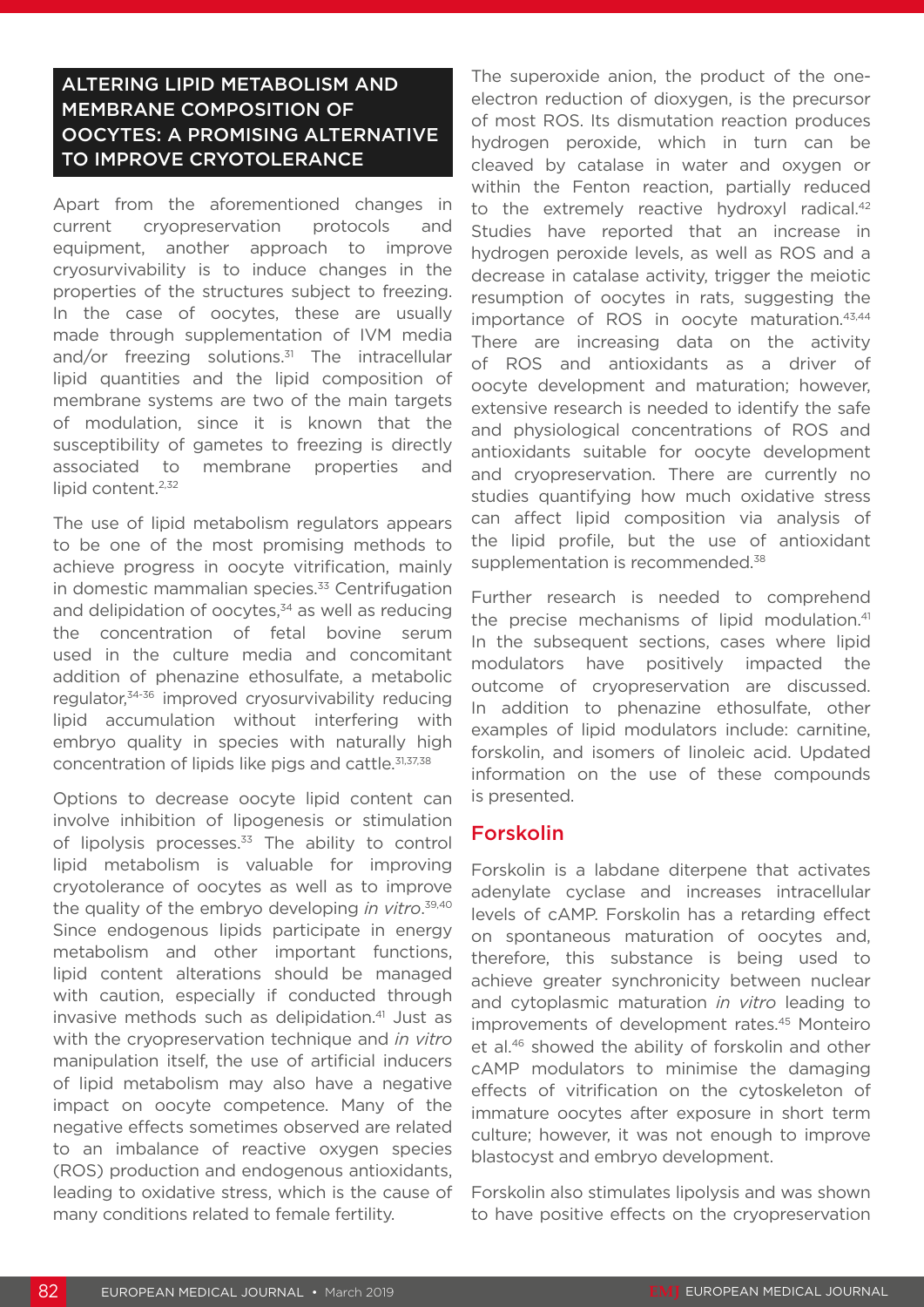of oocytes matured *in vitro*. 47 Paschoal et al.48 confirmed its lipolytic action on tests with bovine embryos but it failed to improve their cryosurvivability and development potential. Recently, Meneghel et al.<sup>49</sup> reported interesting results. While forskolin supplementation on culture media had no effect on blastocyst yield, pre-treatment with 5.0 µM forskolin for 24 hours before vitrification was shown to decrease intracytoplasmic lipid content and improve the cryotolerance of bovine embryos. Its precise mechanism of action and how it affects cryotolerance is currently unknown.<sup>50</sup>

#### L-Carnitine

In animal cells, the ammonium compound L-carnitine acts as an enhancer of lipid metabolism due to its primary role in FA transport from the cytoplasm to the mitochondria. Triacyglycerols are metabolised by lipases from both cumulus cells and the oocyte. Therefore, FA generated by lipolysis are metabolised by β-oxidation in the mitochondria for the production of ATP.39 The use of L-carnitine led to greater development of blastocysts in mice,51 increased mitochondrial activity, and reduced intracellular lipid content and levels of ROS, which improved nuclear maturation and cleavage of porcine oocytes.<sup>52</sup> A brief exposure of porcine MII oocytes to 3 mM L-carnitine shortly before IVF improved post-warming survival rate of blastocysts.<sup>53</sup> In cattle, this led to higher hatchability rates on fresh oocytes and protected vitrified oocytes from spindle damage; however, L-carnitine exposure failed to improve the development of either fresh or vitrified oocytes.54 The effects were attributed to the capacity of the compound to reduce cellular lipid content and provide antioxidant protection. Despite the incongruent results, it is a candidate reagent for non-invasive improvement of oocyte cryotolerance and developmental competence in oocytes of domestic animals with high lipid concentration. Its action is likely caused by an improvement of mitochondrial function.<sup>23</sup> Acetyl-L-carnitine, an ester of L-carnitine, has been used in some studies with similar results. Further studies are needed to determine the precise mechanism of action of carnitine compounds and the optimal protocol to replicate the improvements on human oocytes.<sup>23,53,55,56</sup>

# Conjugated Isomers of Linoleic Acid

The conjugated isomers of linoleic acid (CLA) have been identified as promising lipid modulators. Tests with CLA in cattle demonstrated its ability to improve cryotolerance of embryos cultured in medium with the addition of 100 µM CLA, and improve the overall quality of the blastocyst.<sup>57</sup> These effects were able to overcome the possible negative effects caused by the presence of fetal bovine serum in culture media.<sup>57</sup> The positive effects of CLA were also observed in sheep embryos when used in a lower concentration.<sup>38</sup> The addition of CLA in bovine oocyte maturation medium was able to reduce its lipid content without interfering with the progression of meiosis.58,59 The precise mechanism of action of CLA has not yet been fully clarified; it is currently believed that CLA undergoes β-oxidation in the mitochondria for energy production or synthesis of FA used in development, similar to other polyunsaturated FA. This increased mitochondrial activity may cause excess ROS production, leading to oxidative stress. An alternative to overcome the negative effects of ROS is the addition of antioxidants to production media.<sup>38</sup> A study by Leão et al.<sup>60</sup> showed a significant improvement in post-vitrification re-expansion of bovine embryos produced in media with CLA supplementation, especially when used in both maturation and culture media. In addition, this study helped to elucidate the mechanism of action of CLA analysing the lipid content of embryonic plasma membrane with a matrix-assisted laser desorption/ionisation-mass spectrometry technique (MALDI-MS). It was observed that CLA not only reduces intracellular lipid content, but it may also cause changes in the composition of membrane phospholipids (PL), particularly phosphatidylcholines (PC), increasing unsaturation levels and, hence, its fluidity.

The effects of dietary delivery of rumenprotected supplementation of CLA was also assessed; the results indicate that CLA may be used to prevent aberrant accumulation of saturated FA, frequently observed in *in vitro* production,<sup>61</sup> and confirms the influence of dietary supplementation on lipid profile. Nevertheless, recent data showed that, although CLA was able to reduce intracytoplasmic lipid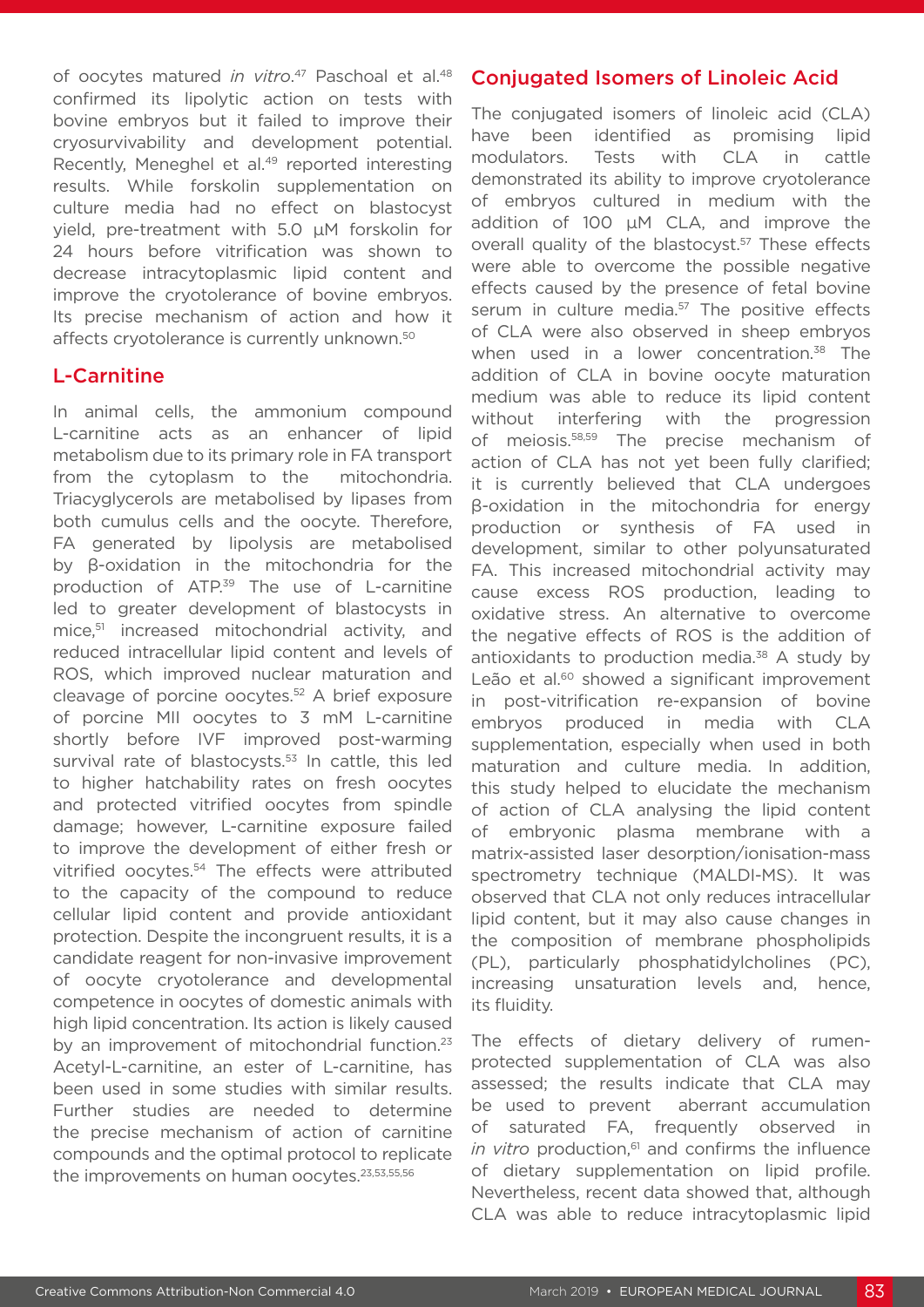content, CLA addition to IVP media had no effect on post-thaw viability of embryos.<sup>62</sup> Similarly, there was no beneficial effect of supplementing IVM medium with both CLA and L-carnitine on embryo development or postthaw cryosurvival. $63$  Therefore, further studies are necessary to confirm the possible effects on the oocyte and the precise mechanism of CLA action.

#### **Cholesterol**

Ideally, a viable cryopreservation process should spare structural lipids present in the bilayer of organelles and plasma membranes. However, it is known to affect all membrane systems within the cell, with full recovery after post-thaw rehydration being an exception.<sup>64</sup> Membrane systems mostly suffer with decreased fluidity; therefore, the most desirable change in cell membranes exposed to low temperatures is to avoid an increase in the viscosity of the membrane lipid bilayer.

Apart from the CLA and other FA supplementations mentioned previously, another strategy used to enhance membrane fluidity to protect the oocyte from cryoinjuries is the addition of cholesterol. The increase in cholesterol content of sperm and oocyte membranes seems to improve cryotolerance by making them more fluid at low temperatures.<sup>65</sup> Arcarons et al.<sup>66</sup> observed that pre-treatment with cholesterol-loaded methyl-β-cyclodextrin, which transfers the cholesterol into cellular membranes, before the vitrification of bovine oocytes did not affect cleavage and embryo development rates. However, it did improve the quality of embryos derived from vitrified oocytes and altered the gene expression related to lipid metabolism.

#### LIPID PROFILE: ASSESSING THE CHANGES IN LIPID CONTENT

Knowledge of what is really changing on the lipid profile of oocytes is just as important as knowing the impact of metabolism regulation and lipid supplementation on the outcomes of cryopreservation and development.

Mass spectrometry has revolutionised the field of lipidomics; current advances allow for precise and quick analyses with little or no preparation

of gamete cells.<sup>67</sup> Examination of the lipid profile of individual and/or pools of up to five oocytes have been performed by distinct mass spectrometry ionisation methods, including MALDI-MS.<sup>13</sup> electrospray-ionisation mass spectrometry,<sup>68</sup> and desorption electrosprayionisation mass spectrometry.<sup>66</sup> These innovative tools confirmed that the lipid profile is indeed dynamic and showed great potential of such techniques for detailed lipidomic studies in the reproductive field. Using a variety of techniques, studies have successfully quantified lipids in oocytes and determined distinct lipid profiles due to the physiologic or *in vitro* environment that oocytes were exposed to.<sup>8,11,39,69</sup>

### Impact of Lipid Profile on Oocyte Cryopreservation

While most studies in the field had mainly observed changes in zygotes and embryos, a few studies presented important findings regarding the alterations on oocyte lipid profile. The aforementioned study by Xu et al.<sup>23</sup> used mass spectrometry to show that phospholipids m/z 728.7 (phosphatidylcholine [PC] 32:3), 746.9 (PC 32:5), 760.6 (PC 34:1), 768.8 (PC P-36:3), and 782.6 (PC 36:4) were more abundant in fresh oocytes than in vitrified oocytes. Lapa et al.70 tested the effect of CLA on bovine oocyte competence and FA composition. Total lipids and FA profiles were determined by gas chromatography after CLA supplementation to IVM medium. Besides CLA presence, lower levels of arachidonic acid (C20:4n-6) in FA profile of mature oocytes was observed, suggesting oocyte consumption and improving bovine oocyte competence to develop into higher quality embryos. Despite lower levels of arachidonic acid, the total level of polyunsaturated FA was maintained. Cryosurvivability was not assessed, but these results indicate a possible mechanism in which CLA compensates for the polyunsaturated FA used during maturation process, maintaining membrane fluidity.

Supplementation with acetyl-L-carnitine altered the composition of three phospholipids (m/z 734.6 [PC 32:0], 760.6 [PC 34:1], and 782.6 [PC 36:4]) of vitrified buffalo oocytes, all of which were more abundant in the supplemented group.<sup>23</sup>

Further confirming the influence of shortterm exposure of lipid supplementation on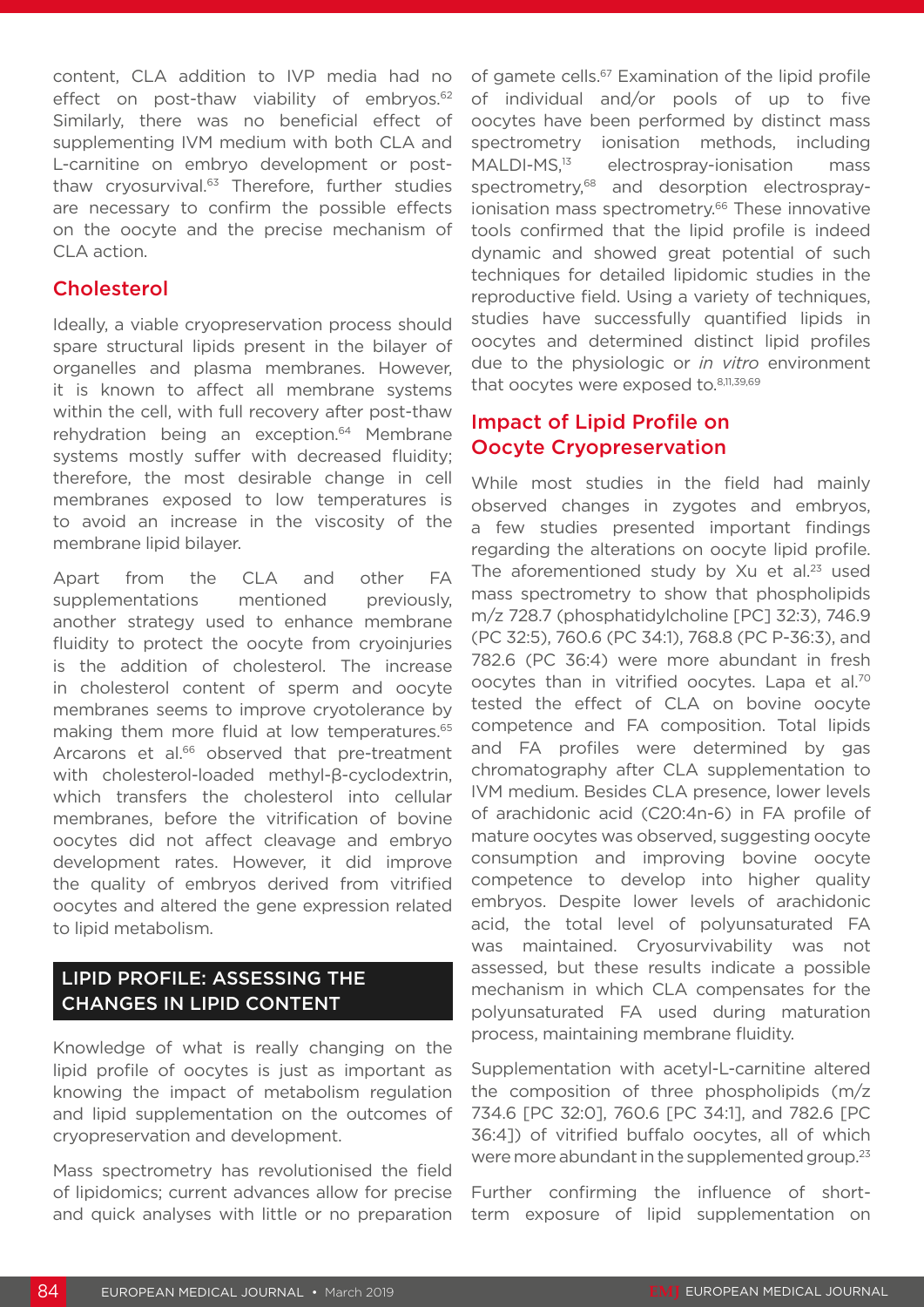the composition of the lipid profile of oocytes, Pitangui-Molina et al.<sup>10</sup> showed that the addition of soybean PC to maturation media resulted in greater relative abundances of PL PC (32:1), PC (34:2), PC (36:6), PC (36:4), and PC (38:6) in oocyte membrane, and did so without compromising development rates.

The incorporation of so many polyunsaturated PL is a remarkable finding. Recently, a report suggested that preserving PL during cryostorage is of utmost importance and that PL monitored by MALDI-MS could even be used as possible biomarkers for healthy oocytes after cryopreservation procedure.68

Another major step for lipid modulation and its influence on cryopreservation is the possibility of using non-invasive techniques. Besides mass spectrometry, quantification of oocyte lipid is also being explored by Raman microspectroscopy.71 Interestingly, this technique has been used to non-invasively examine the actin cytoskeleton of sheep oocytes following vitrification and and the structural changes of lipids within lipid droplets during the process.<sup>22,70</sup> Coherent anti-Raman stokes microscopy has been successfully used to quantify lipid content of oocytes from species with known differences, including mouse, human, and pig.<sup>69,71</sup> Differences in the chemical composition of lipid droplets in living oocytes matured in media supplemented with different saturated and unsaturated FA can also be detected using coherent anti-Raman stokes microscopy.72

#### **CONCLUSION**

Knowledge about the precise changes in lipid profile induced by the addition of different biomolecules, such as FA, PL, and lipid modulators, in the culture medium is of great importance to assess improvements in the quality of oocytes and have direct application on the understanding of oocytes' metabolism and membranes response to freezing and, consequently, to the possible refinement of cryopreservation techniques. Mass spectrometry has been an undeniably valuable tool in this process. The advances of non-invasive techniques for lipid profile assessment and the refinement of equipment and CPA used in oocyte vitrification to better monitor and manage metabolism and cell membranes composition are seen as promising steps to improve overall success rates of female gamete storage. However, it might not be enough since there are many gaps in the knowledge of oocyte lipid dynamics and oocyte metabolism whether applied to cryoresistance or not.

For instance, the lack of studies using human oocytes is strikingly evident. Ethical and procedural barriers are responsible, in part, for this shortage. However, the use of discarded immature oocytes after IVF cycles is a clear viable alternative that is not being explored. While there are plenty of other species being studied, there is a need to define the best animal model for translational studies of oocyte lipidomics and oxidative metabolism.

In addition, accumulated data shows that few groups have directed their attention to the basis of oocyte metabolism and lipid and/or protein dynamics, while many studies focus on finding substances that improve individual aspects of gametes storage and development *in vitro* with disregard to their precise mechanism of action in culture medium and/or freezing solutions.

The identification of classes of lipids of interest is a good start. Important work has been done to single out possible candidates for further research, but now that the influence of lipids on oocyte development has been well-established, the authors believe that forthcoming studies should help to contextualise the results obtained so far. More co-ordinated studies that integrate genetic, metabolomic, and morphologic aspects are needed to deepen our understanding of oocyte lipid metabolism and cryobiology.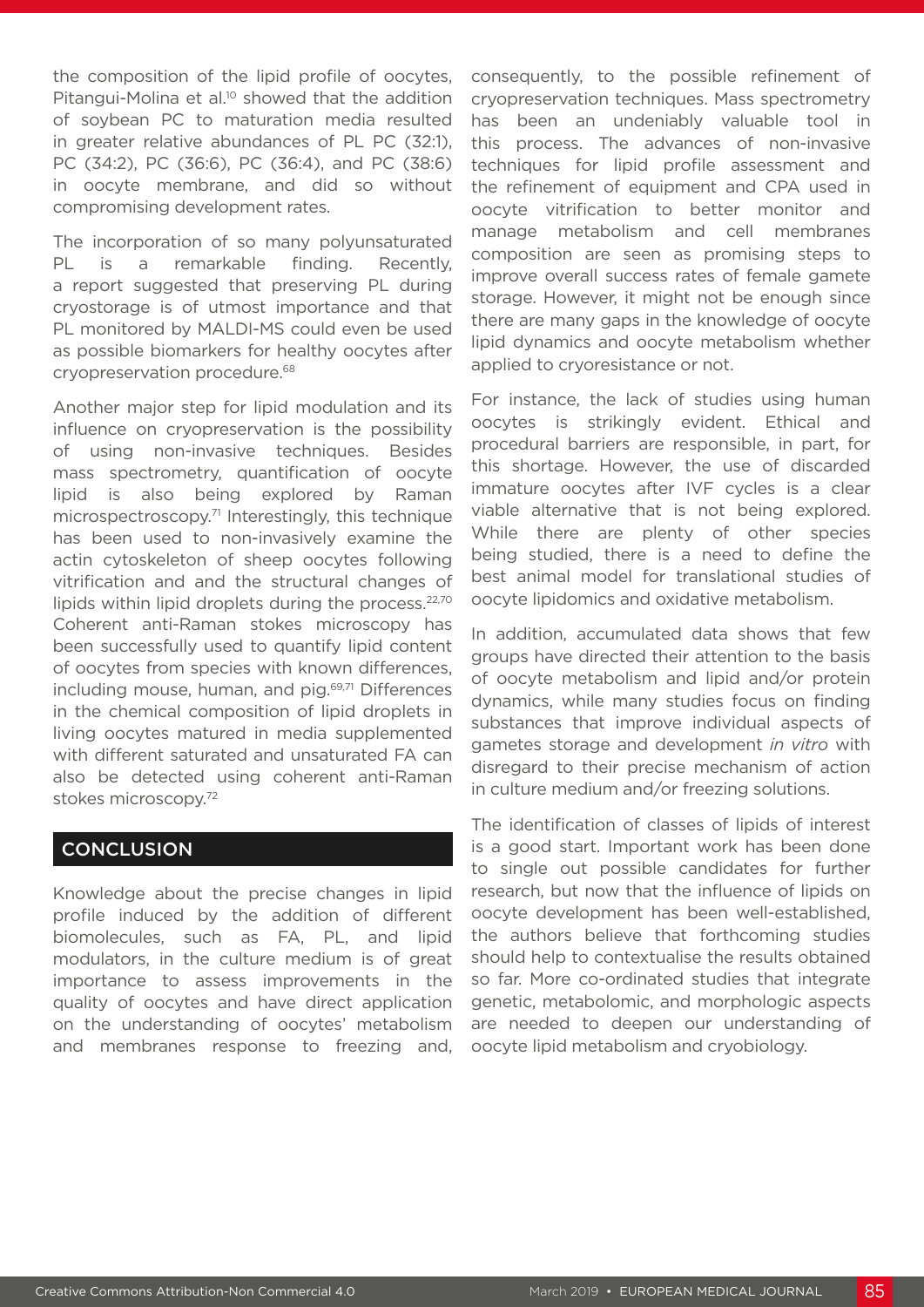#### References

- 1. Cobo A, Diaz C. Clinical application of oocyte vitrification: A systematic review and meta-analysis of randomized controlled trials. Fertil Steril. 2011;96(2):277-85.
- 2. Clark NA, Swain JE. Oocyte cryopreservation: Searching for novel improvement strategies. J Assist Reprod Genet. 2013;30(7):865-75.
- 3. Brayboy LM, Wessel GM. The doubleedged sword of the mammalian oocyte–Advantages, drawbacks and approaches for basic and clinical analysis at the single cell level. Mol Hum Reprod. 2016;22(3):200-7.
- 4. Al-Khtib M et al. Vitrification at the germinal vesicle stage does not affect the methylation profile of H19 and KCNQ1OT1 imprinting centers in human oocytes subsequently matured in vitro. Fertil Steril. 2011;95(6):1955-60.
- 5. Pereira RM, Marques CC. Animal oocyte and embryo cryopreservation. Cell Tissue Bank. 2008;9(4):267-77.
- 6. Jung J et al. Analysis of the phospholipid profile of metaphase II mouse oocytes undergoing vitrification. PLoS One. 2014;9(7).
- 7. Genicot G et al. The use of a fluorescent dye, Nile red, to evaluate the lipid content of single mammalian oocytes. Theriogenology. 2005;63(4):1181-94.
- 8. Sanchez-Lazo L et al. Fatty acid synthesis and oxidation in cumulus cells support oocyte maturation in bovine. Mol Endocrinol. 2014;28(9):1502-21.
- 9. Leão BCS et al. Membrane lipid profile monitored by mass spectrometry detected differences between fresh and vitrified in vitroproduced bovine embryos. Zygote. 2015;23(5):732-41.
- 10. Pitangui-Molina CP et al. Effect of soybean phosphatidylcholine on lipid profile of bovine oocytes matured in vitro. Chem Phys Lipids. 2017;204: 76-84.
- 11. Vireque AA et al. MALDI mass spectrometry reveals that cumulus cells modulate the lipid profile of in vitro-matured bovine oocytes. Syst Biol Reprod Med. 2017;63(2):86-99.
- 12. Ghetler Y et al. The effect of chilling on membrane lipid phase transition in human oocytes and zygotes. Hum Reprod. 2005;20(12):3385-9.
- 13. Ferreira CR et al. Single embryo and oocyte lipid fingerprinting by mass spectrometry. J Lipid Res. 2010;51(5):1218-27.
- 14. Practice Committees of American Society for Reproductive Medicine; Society for Assisted Reproductive Technology. Mature oocyte cryopreservation: A guideline. Fertil Steril. 2013;99(1):37-43.
- 15. Argyle CE et al. Oocyte cryopreservation: Where are we now? Hum Reprod Update. 2016;22(4): 440-9.
- 16. Petropanagos A et al. Social egg freezing: Risk, benefits and other considerations. CMAJ. 2015;187(9):666-9.
- 17. Munck N et al., "Oocyte Cryopreservation Technique," Stoop D (eds.), Preventing Age Related Fertility Loss (2018), Cham: Springer International Publishing, pp.87-101.
- 18. Konc J et al. Cryopreservation of embryos and oocytes in human assisted reproduction. Biomed Res Int. 2014;2014:307268.
- 19. Seki S, Mazur P. Stability of mouse oocytes at -80 °C: The role of the recrystallization of intracellular ice. Reproduction. 2011;141(4):407-15.
- 20. Baust JM et al. Cryopreservation: Evolution of molecular based strategies. Adv Exp Med Biol. 2016;951:13-29.
- 21. Vajta G, Nagy ZP. Are programmable freezers still needed in the embryo laboratory? Review on vitrification. Reprod Biomed Online. 2006;12(6):779-96.
- 22. Okotrub KA et al. Lipid droplet phase transition in freezing cat embryos and oocytes probed by raman spectroscopy. Biophys J. 2018;115(3):577-87.
- 23. Xu HY et al. Maturation of buffalo oocytes invitro with acetyl-l-carnitine improves cryotolerance due to changes in mitochondrial function and the membrane lipid profile. Reprod Fertil Dev. 2018 Aug 21. [Epub ahead of print].
- 24. Brambillasca F et al. The current challenges to efficient immature oocyte cryopreservation. J Assist Reprod Genet. 2013;30(12):1531-9.
- 25. Munakata Y et al. Relationship between the number of cells surrounding oocytes and energy states of oocytes. Theriogenology. 2016;86(7):1789-98.
- 26. Auclair S et al. Absence of cumulus cells during in vitro maturation affects lipid metabolism in bovine oocytes. Am J Physiol Endocrinol Metab. 2013;304(6):E599-613.
- 27. Saragusty J, Arav A. Current progress in oocyte and embryo cryopreservation by slow freezing and vitrification. Reproduction. 2011;141(1):1-19.
- 28. Kohaya N et al. High developmental rates of mouse oocytes cryopreserved by an optimized vitrification protocol: The effects of cryoprotectants, calcium and cumulus cells. J Reprod Dev. 2011;57(6): 675-80.
- 29. Marques CC et al. Bovine oocyte membrane permeability and cryosurvival: Effects of different cryoprotectants and calcium in the vitrification media. Cryobiology. 2018;81:4-11.
- 30. Heo YS et al. Controlled loading of cryoprotectants (CPAs) to oocyte with linear and complex CPA profiles on a microfluidic platform. Lab Chip. 2011;11(20):3530-7.
- 31. Zhou GB, Li N. Cryopreservation of porcine oocytes: Recent advances. Mol Hum Reprod. 2009;15(5):279-85.
- 32. Zeron Y et al. Effect of polyunsaturated fatty acid supplementation on biophysical parameters and chilling sensitivity of ewe oocytes. Mol Reprod Dev. 2002;61(2):271-8.
- 33. Wirtu G et al. Targeting lipid metabolism to improve oocyte cryopreservation (OCP) in domestic animals. Trans Clin Bio. 2013;1(1):15-20.
- 34. Sudano MJ et al. Lipid content and apoptosis of in vitro-produced bovine embryos as determinants of susceptibility to vitrification. Theriogenology. 2011;75(7):1211-20.
- 35. Barceló-Fimbres M, Seidel GE Jr. Effects of either glucose or fructose and metabolic regulators on bovine embryo development and lipid accumulation in vitro. Mol Reprod Dev. 2007;74(11):1406-18.
- 36. Gajda B et al. Lipid content and cryotolerance of porcine embryos cultured with phenazine ethosulfate. Cryo Letters. 2011;32(4):349-57.
- 37. Ushijima H et al. Cryopreservation of bovine pre-morula-stage in vitro matured/in vitro fertilized embryos after delipidation and before use in nucleus transfer. Biol Reprod. 1999;60(2):534-9.
- 38. Romão R et al. Cryopreservation of in vitro-produced sheep embryos: Effects of different protocols of lipid reduction. Theriogenology. 2015;84(1):118-26.
- 39. Dunning KR et al. Lipids and oocyte developmental competence: The role of fatty acids and β-oxidation. Reproduction. 2014;148(1):R15-27.
- 40. Prates EG et al. A role of lipid metabolism during cumulus-oocyte complex maturation: Impact of lipid modulators to improve embryo production. Mediators Inflamm. 2014;2014:692067.
- 41. Sturmey RG et al. Role of fatty acids in energy provision during oocyte maturation and early embryo development. Reprod Domest Anim. 2009;44 (Suppl 3):50-8.
- 42. Hamanaka RB, Chandel NS. Mitochondrial reactive oxygen species regulate cellular signaling and dictate biological outcomes. Trends in